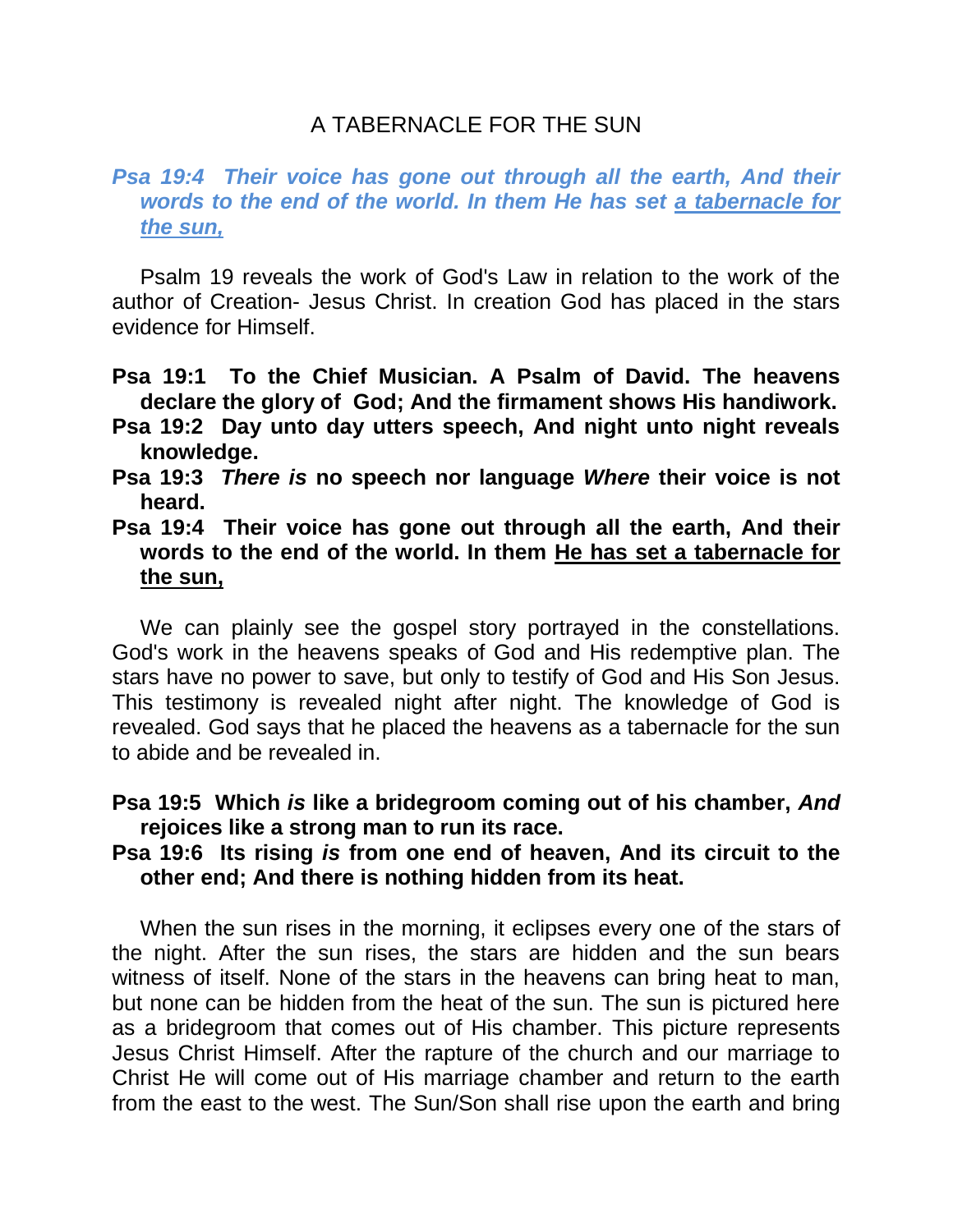His heat to all. The stars are teaching tools to show us God's redemption of His Son. The Sun eclipses all stars and reveals Himself. As the stars are teaching tools but have no power to save or provide heat, so it is with the Law of God.

David now reveals how the Law is a similar teaching tool. The heavens were a tabernacle to reveal the Sun, so the Law and its tabernacle were given to reveal the Son in like manner.

**Psa 19:7 The Law of the Lord** *is* **perfect, converting the soul; The testimony of the Lord** *is* **sure, making wise the simple;** 

- **Psa 19:8 The statutes of the Lord** *are* **right, rejoicing the heart; The commandment of the Lord** *is* **pure, enlightening the eyes;**
- **Psa 19:9 The fear of the Lord** *is* **clean, enduring forever; The judgments of the Lord** *are* **true** *and* **righteous altogether.**
- **Psa 19:10 More to be desired** *are they* **than gold, Yea, than much fine gold; Sweeter also than honey and the honeycomb.**
- **Psa 19:11 Moreover by them Your servant is warned,** *And* **in keeping them** *there is* **great reward.**

These passages reveal the work of the Law. The Law is PERFECT. The Law is perfect and reveals the perfect holiness of God and His demand for perfection. The goal of the Law is to **convert souls**. The Law reveals God's perfect holiness and the sinfulness of man. Rom 3:20 The Law's purpose is to turn sinners to Christ. The Law teaches of Christ and is designed for sinners to come to the end of themselves and then lead them to Christ. Gal. 3:24 The Law is a teacher of God's way. It brings the knowledge of God. It however offers no ability to keep God's standards. The Law provides light. The entrance of the Law brings light. Prov. 6:23 It reveals the light of God's holiness and your sin. However, as the stars could not bring heat or help to you, so the Law cannot help you. The Law teaches you to fear God. The Law is eternal. The Law is true and right. Rom. 7:12 The Law inspires you to want to live for God, but frustrates you because you cannot do what you desire to do. Rom. 7:22 The Law warns all but assists none. If you could keep the Law it would bring great reward, but alas, none ever did and none can now...except one...Jesus.

## **Psa 19:12 Who can understand** *his* **errors? Cleanse me from secret**  *faults.*